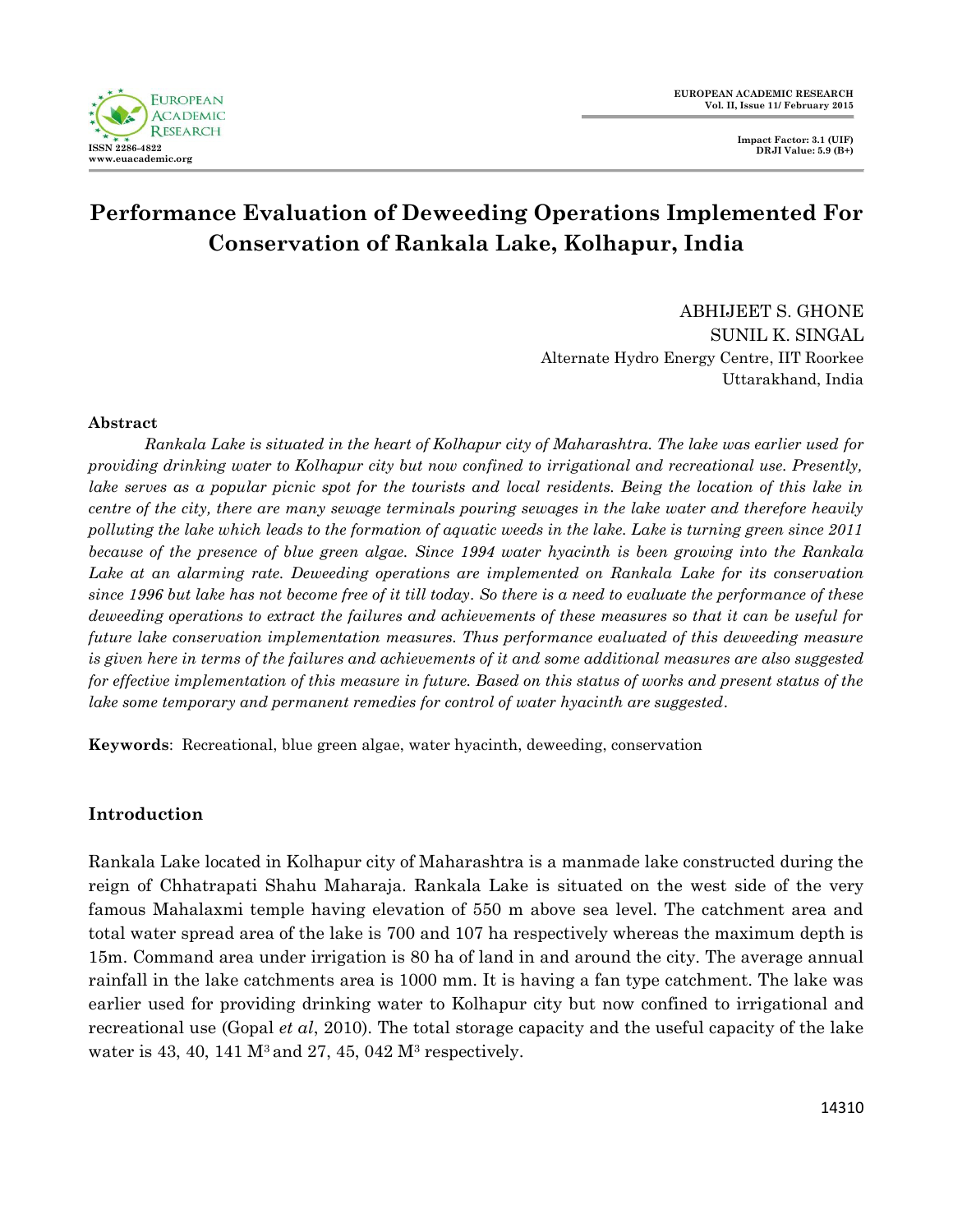Rajghat and Marathghat are the two ghats for the lake. On the Rajghat there is a Rankala tower and wall is constructed around the Rankala Lake. There are two major streams as source of water to the lake which flows from southern side. From three out-lets the water drains to irrigate 80 hectares of land of Mirabag, Dhunyachi Chavi, Phulewadi. As Rankala Lake is located in the center of the city, there are many sewage terminals pouring sewages in the Rankala lake water and thus heavily polluting the lake.

## **Study Area Characteristics**

The Rankala Lake is spread in an area of about 6682 ha in the Southern part of Maharashtra and in the Western Ghats at 550 m above mean sea level between  $16^{\circ}$  42" N Latitude to 74 $^{\circ}$  14" E Longitude. It is located in area where there is a gradual change in land forms from hilly west to the bare open east. Land use and land cover percentage of Rankala lake catchment area is given in Fig. 2. Kolhapur is located in Panchganga river basin which is formed by the tributaries that is Kasari, Kumbi, Tulsi, Dhamani and Bhogavati. The Rankala Lake is shown in fig. 1 is an image taken from Indian satellite Bhuvan.



**Fig. 1: Satellite image of Rankala Lake [Bhuvan]**

Rankala Lake supports aquatic flora and fauna. A lot of aquatic life and fish culture is recorded in Rankala Lake and thus 24 different types of fishes are recorded in the lake (Shaha, 2008, Rajemahadik, 20008). It is an important bird area. Many bird and wildlife species gets attracted by it. Nearly 5000 birds of 74 species for example *grebes*, *spoonbills*, *cormorants*, *shop bird*, *ibises*, *cooches*, *jacanas*, geese , *ducks* and other migratory birds from Central Asia, Siberia and Europe gathered in and around the lake and from which 20 species are the aquatic ones showed by the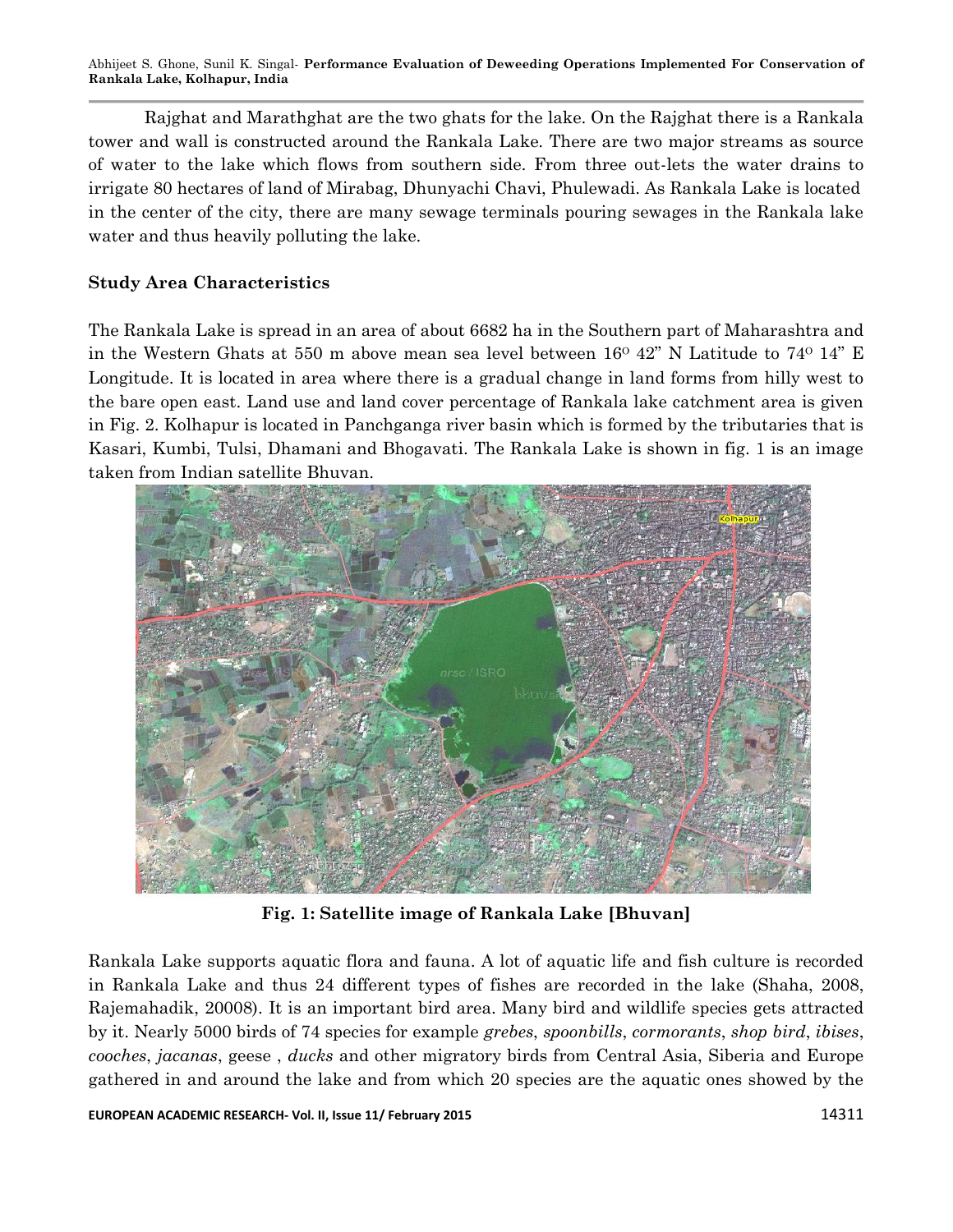"Asian Waterfowl" 1994-96 census. Other fauna like 11 species of snakes and 2 species of lizards have been recorded in lake area. In the marshes 7 species of insects are found of "Partala" region and around the lake water (Shaha, 2008, Rajemahadik, 20008).



**Fig. 2: Rankala Lake Land use & land cover percentage (BIS)**

# **Pollution Sources in Rankala Lake**

Due to increased urbanisation and uncontrolled human interference and encroachment the lake is under severe threat of pollution due to thousands of litters of sewage entering into its body as well as due to the solid waste dumping practises in the lakes catchment. Being the location of this lake in centre of the city, there are many sewage terminals pouring sewages in the lake water and therefore heavily polluting the lake. Wastewater flows into the lake through various drains entering the lake on its southern, western and south eastern sides. There are mainly 4 nallas which are sources of sewage and major cause of lake pollution to Rankala Lake which are located in Fig.3.

- 1. Sham Society Nalla  $8$  MLD (Fig. 5 (a))
- 2. Sairnaik Colony Nalla 0.9 MLD
- 3. Partala Nallla 0.4 MLD
- 4. Deshmukh Nalla 0.1 MLD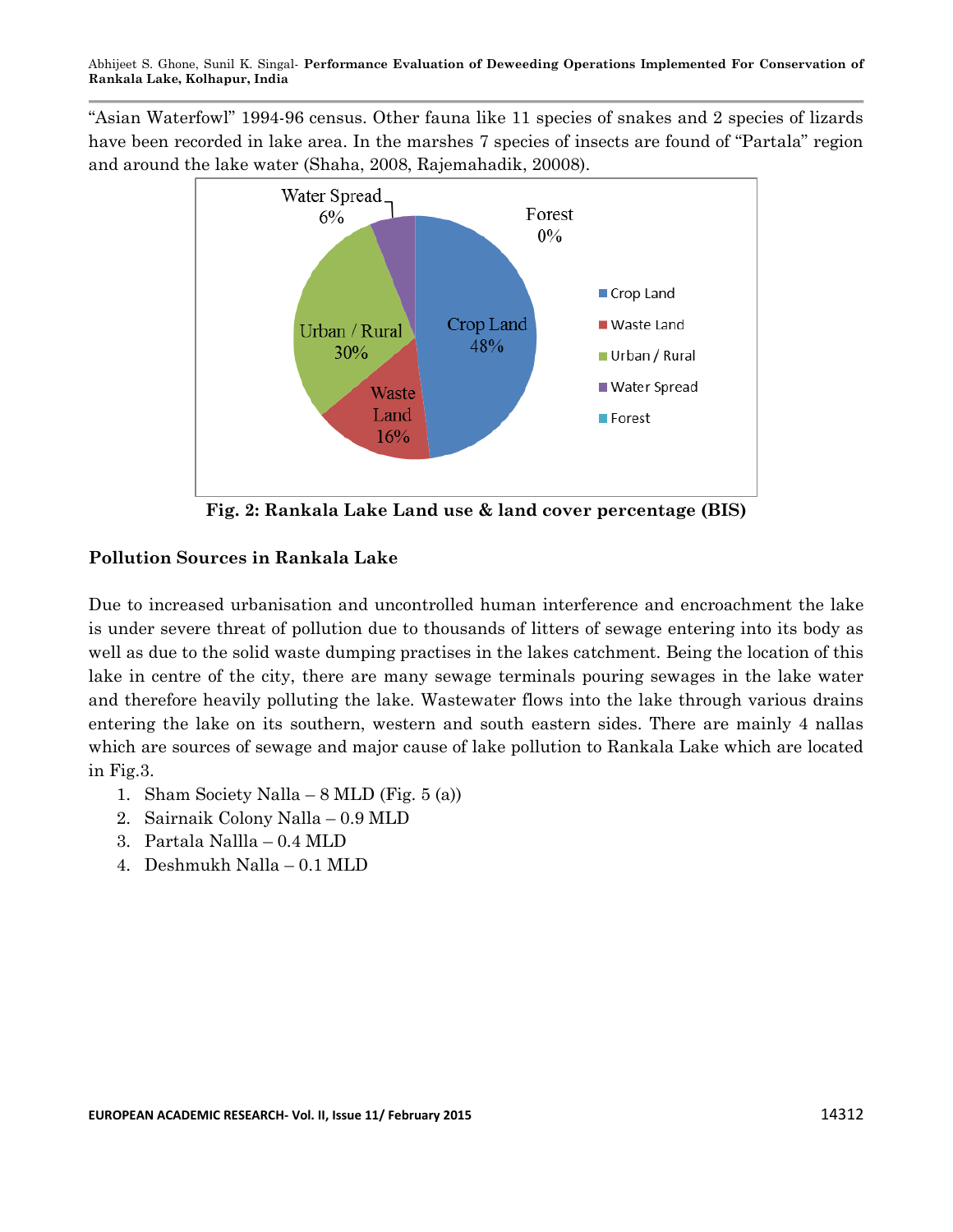

**Fig 3: Sources of sewage to Rankala Lake and Water sampling points in Rankala**

### **Methodology**

### **Objectives for Performance Evaluation**

The objective of performance evaluation is to determine the status of deweeding measures implemented for conservation or restoration of Rankala Lake and based on the status of work, give the failures and achievements of the programme and give suggestions and further recommendations based on it for the future orientations.

### **Need/Necessity of Performance Evaluation**

Various conservation measures are been implemented on Rankala lake since 2000 or from before that to this date, but Rankala lake is not restore till today, Lake is facing many problems to this date also. Thus there is a urge from the people that almost every year there are deweeding operations which are been going on Rankala lake but the lake is not able to restore, so there are many questions which are arousing regarding this conservation measure which are been implemented on lake like whether the works implemented not serving its purpose or are they implemented in right manner or is there a maintenance problem of this works which are not allowing this activities to function properly and if all this is right then why lake is not able to restore. So performance evaluation of this deweeding measure is necessary regarding the Rankala Lake.

#### **Methodology for Performance Evaluation**

Regarding performance evaluation of Rankala Lake, a primary and secondary data is been collected by various sources. Primary data collected by site visits and reconnaissance survey. Primary data regarding lake current status is been determined by seasonal site visits. Primary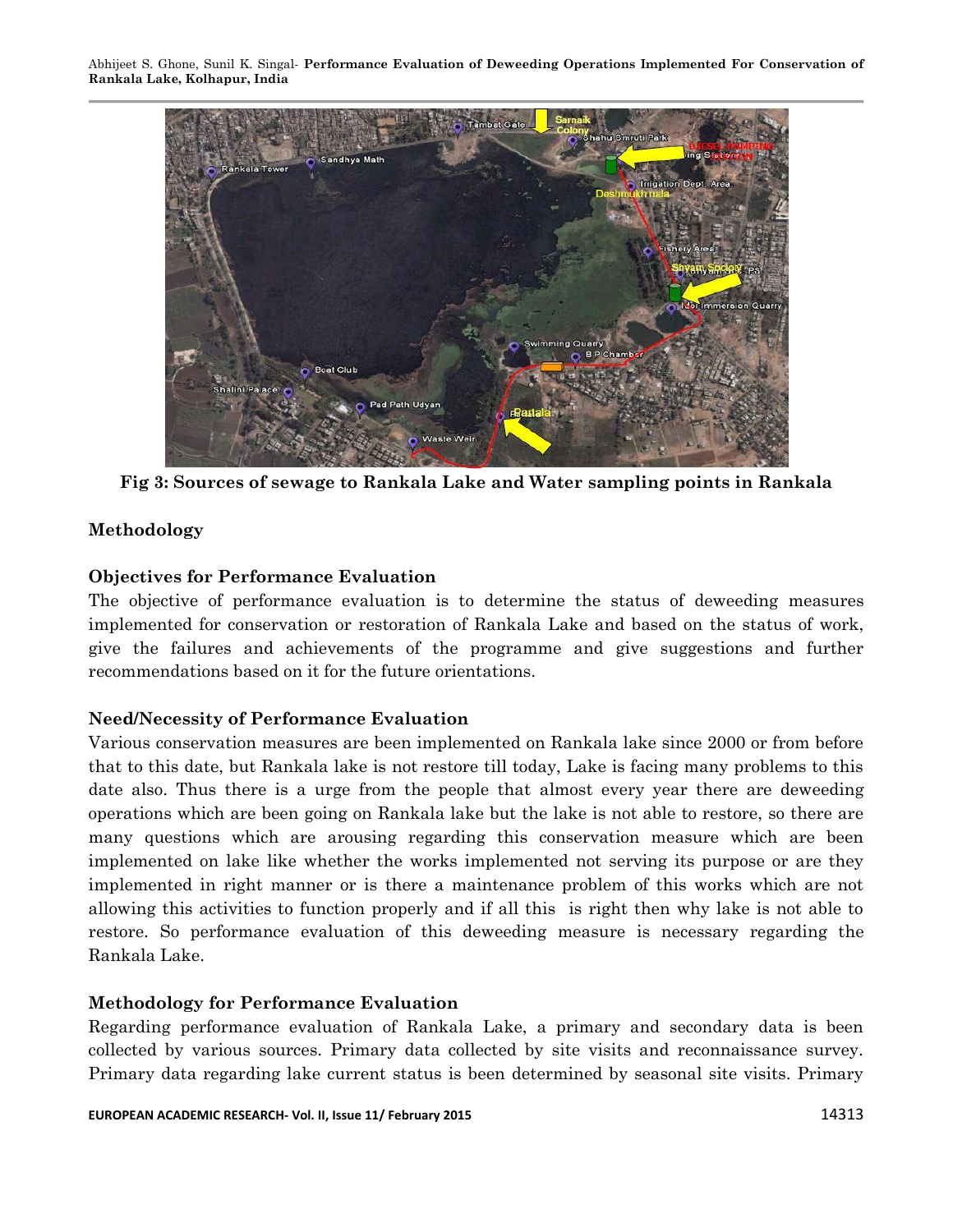data is also evaluated by interactions with social workers for Rankala lake, locals, Kolhapur Municipal Corporation (KMC) officials from various departments, Rankala conservation and protection committee etc. Secondary data regarding deweeding operations implemented and works underway for Rankala Lake conservation is been collected through various departments of KMC as city water supply department, drainage department, Solid waste management department, Town planning department and other governmental agencies like Maharashtra Pollution Control Board (MPCB), Irrigation department Kolhapur.

These collected data is been compiled together and useful data regarding conservation measures implemented is been generated and presented based on it results are been presented in failures and achievements form. The current status of the lake is also determined in the prospect of conservation activity implemented for comparative study and thus appropriate suggestions and future recommendations are given for lake conservation in future. Fig. 4 representing the flow diagram of methodology for performance evaluation is given below.



**Fig. 4: Flow chart of methodology for performance evaluation methodology**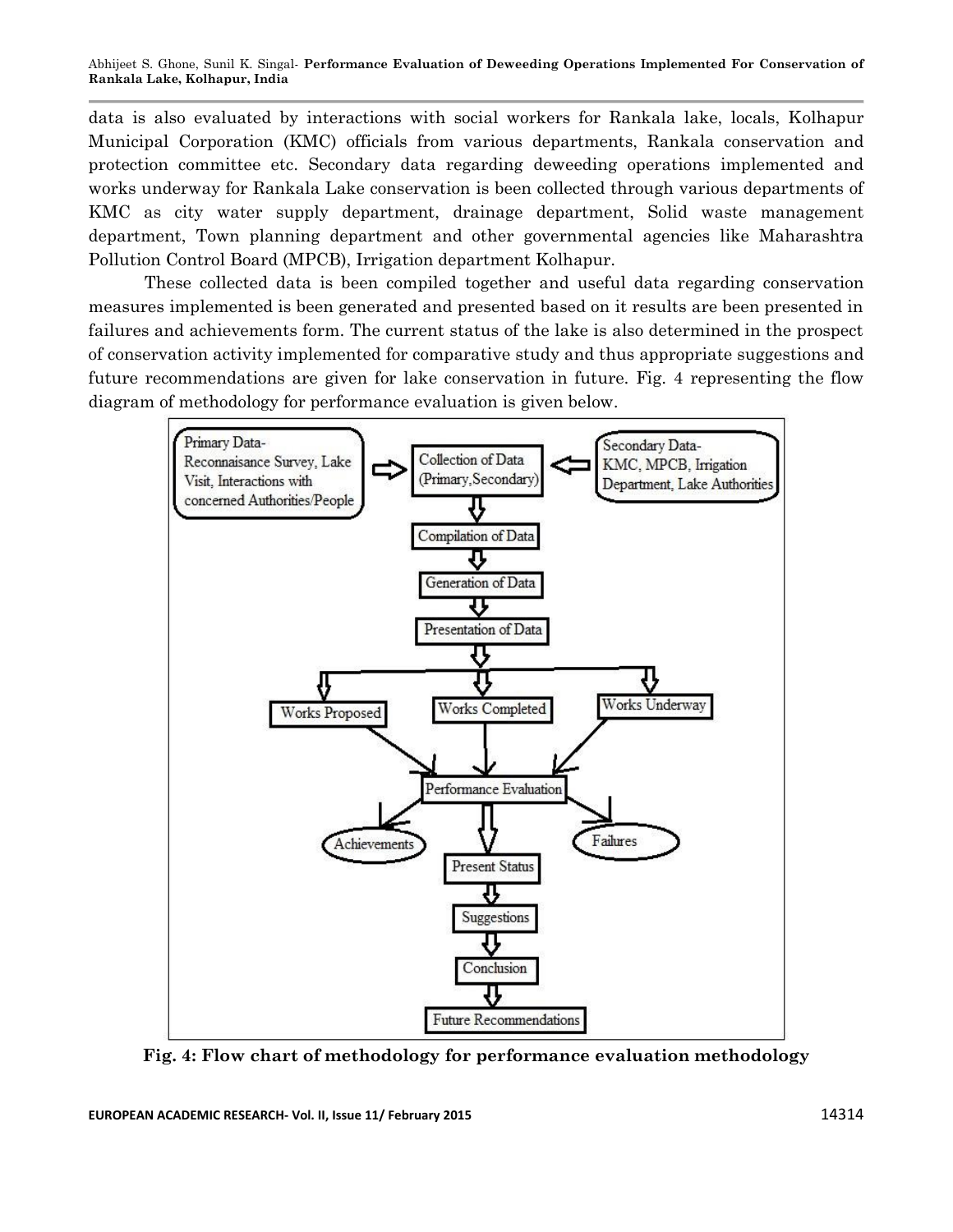#### **De-Weeding / Water Hyacinth Removal Works**

The Rankala Lake existence is been threatened due to the enormous growth rate of this aquatic weeds and plants as well due to the uncontrolled human interference. Streams which carrying the sewage to Rankala lake are the main source of pollution as this streams are putting excessive nutrient loadings into the lake which is ultimately resulting into the extensive growth of the submerged vegetation as well as the free floating weeds and it is leading to deterioration in the water quality. Removal of floating weeds such as the water hyacinth and other submerged weeds like *hydrilla* growing in main body of the lake as well as that along the peripheral regions especially at the ingress points of feeder channels is absolutely essential from viewpoint of cleaning the lake. This would reduce organic load as well as the sludge addition due to the plant death and subsequent decomposition of the plant matter.

In Rankala lake, 57 species of phytoplankton's were observed which were belonging to *cynophyceae*, *bacillariophyceae* ,*chlorophyceae* and *dinophyceae* phylum (Shaha, 2008, Rajemahadik, 20008). *Hydrilla* is been found as the major submerged aquatic species and since few years blue green algae is been observed in Rankala lake. Since 1994 water hyacinth is been growing into the Rankala Lake at an alarming rate. In 1996 some for removal of water hyacinth and *hydrilla* manual and mechanical ways were implemented, the cost incurred for this process was more than 16 Lakhs. From then over a period of four years Rankala Lake was occupied by the water hyacinth till 2000, when conservation measures were implemented again.

#### **Removal of water hyacinth (2000)**

After 1996 this conservation measures were implemented till then lake was occupied by the water hyacinth. KMC implemented this operation with the help of the local NGOs, industrialists and some civic conscious citizens of the Kolhapur city. First manual and mechanical methods were implemented then the biological measures were implemented for the removal of water hyacinth.

#### **Manual removal:**

For manual removal some social workers and KMC workers were appointed. They identified some key sites of Rankala lake for manual removal. They targeted the low lying accessible areas which around the lake periphery.

#### **Mechanical Removal**

With the help of the mechanical instruments like JCBs, Dumpers KMC removed water hyacinth from Rankala Lake. After removing water hyacinth from the lake with the help of JCBs, it was dumped onto the periphery of the lake and then it was transported to the municipal solid waste dumping site.

KMC removed about 2000 truckloads of the water hyacinth manually and mechanically from the Rankala Lake from April 2000 to October 2000. KMC again implemented this operation from July 2001 to September 2001 where they removed 2973 truckloads water hyacinth mechanically with the help of the private individual agencies and local NGOs.

### **Biological removal**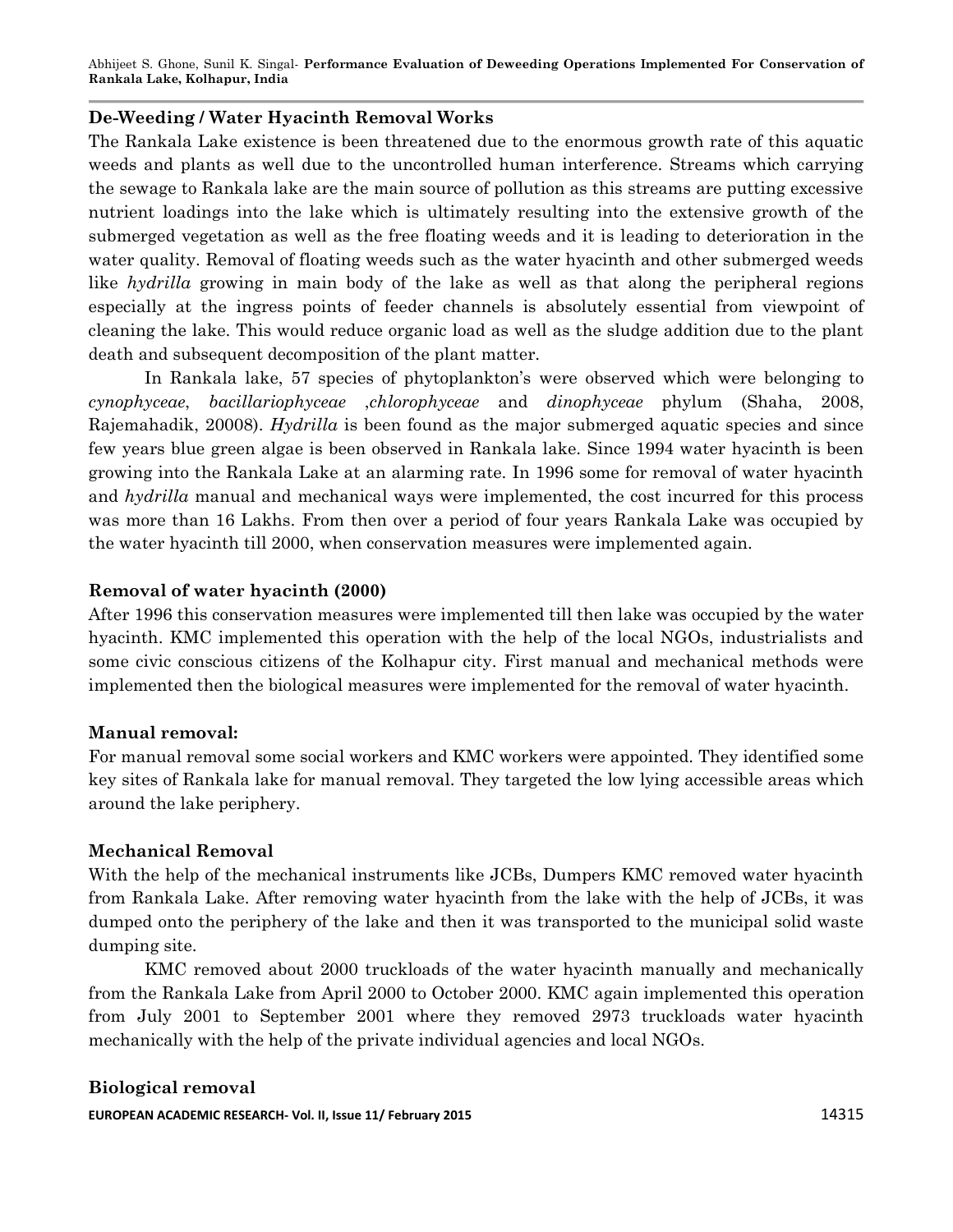In 2001 KMC initiated a biological control programme with the use of exotic weevils (*Neochetina*) and fungal pathogens (*Alternaria*) to biologically control growth of the water hyacinth. For this biological control programme KMC had taken help from the Indian Institute of Chemical Technology (IICT), Hyderabad. The biological control programme of the water hyacinth was implemented between  $26<sup>th</sup>$  April 2001 to  $28<sup>th</sup>$  February 2002. In this period, in 10 steps they released about 56000 weevils into the Rankala Lake for control of water hyacinth. Also furthermore they applied more 47000 weevils upto  $7<sup>th</sup>$  December 2002 [6]. This project was of 8 lakh Rs. on which the KMC spent 2 lakh Rs. and the rest cost was spent by local NGOs and industrialists. The project was implemented in three stages as follows.

- i. At the initial stage of the programme KMC removed around 3000 truckloads of the water hyacinth and waste by manually and mechanically.
- ii. In next stage they released this two species of insects into the Rankala Lake.
- iii. In final stage this weevils impedes the growth of water hyacinth by feeding on the photosynthetic pigments of it and the fungal pathogens controls the excess growth of the algae without disrupting the aquatic ecosystem.

# **Removal of water hyacinth (2009)**

For the removal of water hyacinth a complete plan was prepared under National Lake Conservation Plan (NLCP) by KMC in 2005-06 which is given in Table 3. The plan was involving manual and mechanical removal of water hyacinth of the floating and submerged aquatic plants and it also involved cleaning works like its disposal from lake Periphery. The components of the plan are given in Table 1.

| Sr.            | Description/Activity                                                                                                                                                                                                                                                                                                                                                                             | Total area /                                                                 | Cost / Unit | <b>Total Cost</b> |
|----------------|--------------------------------------------------------------------------------------------------------------------------------------------------------------------------------------------------------------------------------------------------------------------------------------------------------------------------------------------------------------------------------------------------|------------------------------------------------------------------------------|-------------|-------------------|
| No.            |                                                                                                                                                                                                                                                                                                                                                                                                  | Unit                                                                         | Rs.         | Rs.               |
| 1              | Removal of floating plants and other aquatic<br>weeds from the lake body and disposal of the<br>same on dumping ground at municipal solid<br>waste dumping site                                                                                                                                                                                                                                  | @ 60 Ha                                                                      | 1,00,000    | 60,00,000         |
| $\overline{2}$ | Removal of submerged aquatic weeds, bushy<br>plants in the shallow pockets where the<br>barges and mechanical boats cannot be<br>operated and disposal of the same on<br>dumping ground at municipal solid waste<br>dumping site.<br>1. From Rankala Lake<br>From Partala (Adjoining marshy<br>$2_{-}$<br>serving purposes such as<br>land<br>breeding place for birds, natural<br>habitat etc.) | $2100M*20M=$<br>42000 Sq.M<br>i.e. 4.2 Ha<br>Say 4.0 Ha<br>2.0 <sub>Ha</sub> | 40,000      | 2,40,000          |

**Table 1: Cost of cleaning & removal of aquatic weeds & aquatic plants (KMC)**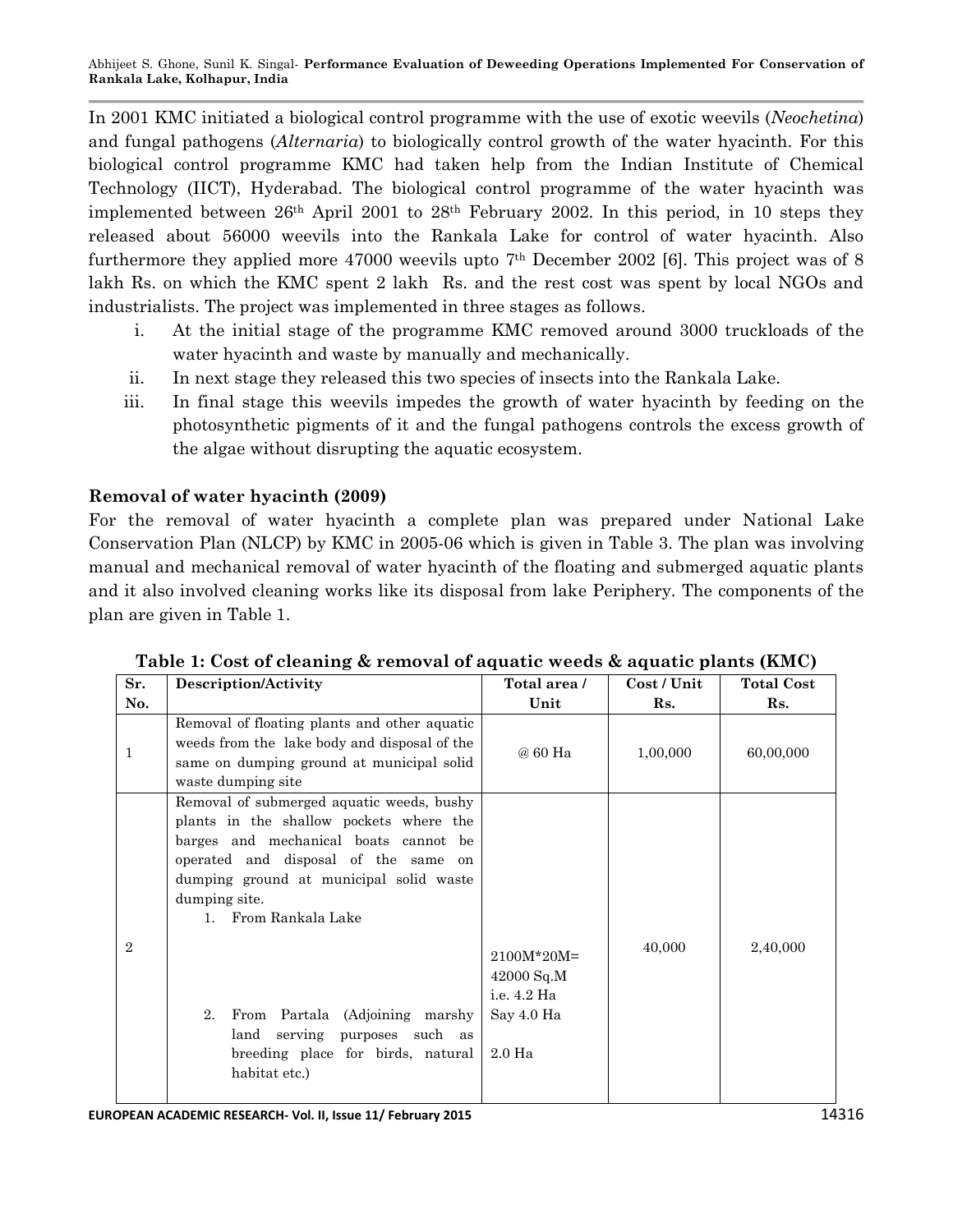|    |                                                                                                     | Total 6 Ha            |        |        |
|----|-----------------------------------------------------------------------------------------------------|-----------------------|--------|--------|
| -3 | Provision for additional work of general<br>cleaning and garbage removal along the lake<br>boundary | @ 3 KM                | 10,000 | 30,000 |
|    |                                                                                                     | Total - Rs. 62,70,000 |        |        |

The plan proposed by KMC in 2005-06 was implemented in the year of 2009. The plan implemented as follows

# **De-weeding Operation (2009)**

- The de-weeding operation commenced on 23.01.2009.
- De-weeding operation completed on 10.04.2009.
- De-weeding was planned and implemented in a systemic manner with the machinery & equipment - Pocklains (4 Nos), JCBs (3 Nos.), Dumpers (15 Nos.), specially modified boats (7 Nos).
- The work was carried out with great efforts and diligence (14 to 16 Hr / Day) and continued for 78 Days without any holiday.
- About 60 Persons per day were involved in the de-weeding process.
- The entire operation was closely watched, monitored and successfully steered by the Commissioner of KMC.
- Totally 8,400 Dumpers weed in wet condition was removed during this period.

# **Removal of water Hyacinth (2011-12)**

Similar growth of water hyacinth or the similar conditions of water hyacinth was again developed in the 2011. So to remove water hyacinth KMC again implemented the deweeding operation by the end of 2011. The deweeding operation was implemented as follows by KMC.

### **De-weeding Operation (2011-12)**

- The de-weeding operation commenced on 05.12.2011.
- De-weeding operation completed on 14.04.2012.
- De-weeding was planned and implemented in a systemic manner with the machinery & equipment and manpower as a fleet of 3 Pocklains, 3 Boats, 10 KMC staff, 15 Irrigation Dept. staff and 6 dumpers.
- De-weeding operation was conducted from 9 am to 7 pm everyday.
- Daily about 35 dumper loads of weed was harvested.
- 2 new boats taken through NLCP funds arrived in February 2012. They were fitted with specially designed Weed Pushing Mechanism.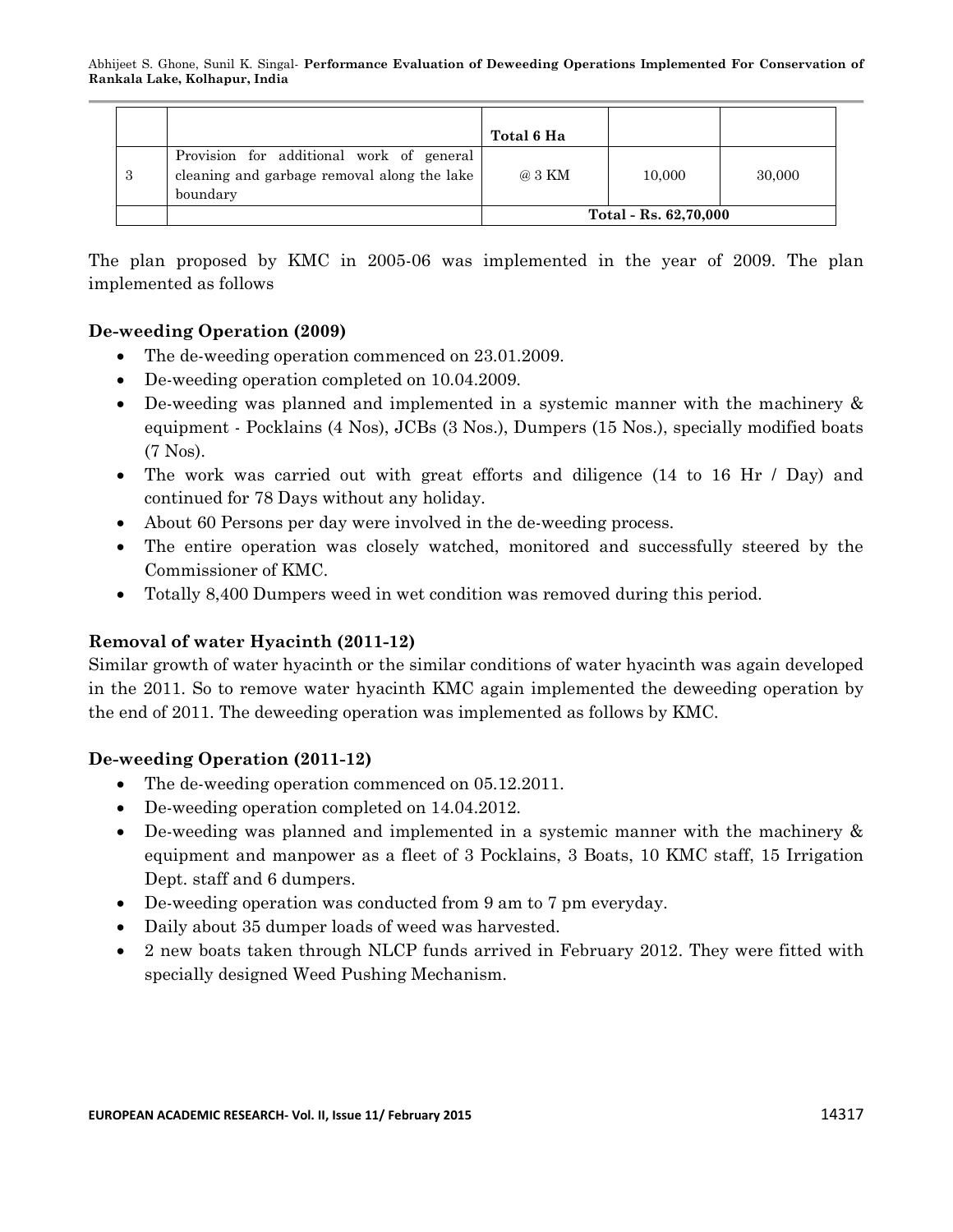

**Fig 5: October 2008 (Weed Infestation)**



**Fig 6: February 2009 (De-weeding Operation)**

### **Present Status of The Rankala Lake**

Because of increased N, P, K content in Rankala Lake, there is algal bloom of blue green algae. Because of the presence of these blue green algae, the water has become green in colour. Lake is turning green since 2011 in every August as this year also. The algae is continuously increasing, multiplying and dyeing, this cycle is continuous. The dead algal blooms are floating on the water surface coming towards the bank near dense population at east direction of lake, causing malodour, nussainase and blind mosquitoes. Last 2 years the lake totally covered by blue green algae which are dissolved from top to bottom in Lake Waterbody, as this algae is fully dissolved in water, it is difficult to remove the algae by traditional methods (boat, pock lain, JCB, dumpers) adopted before for the removal of Salvinia molesta and Eichhornia crassipes. The presence of blue green algae in Rankala Lake is shown in Fig. 7.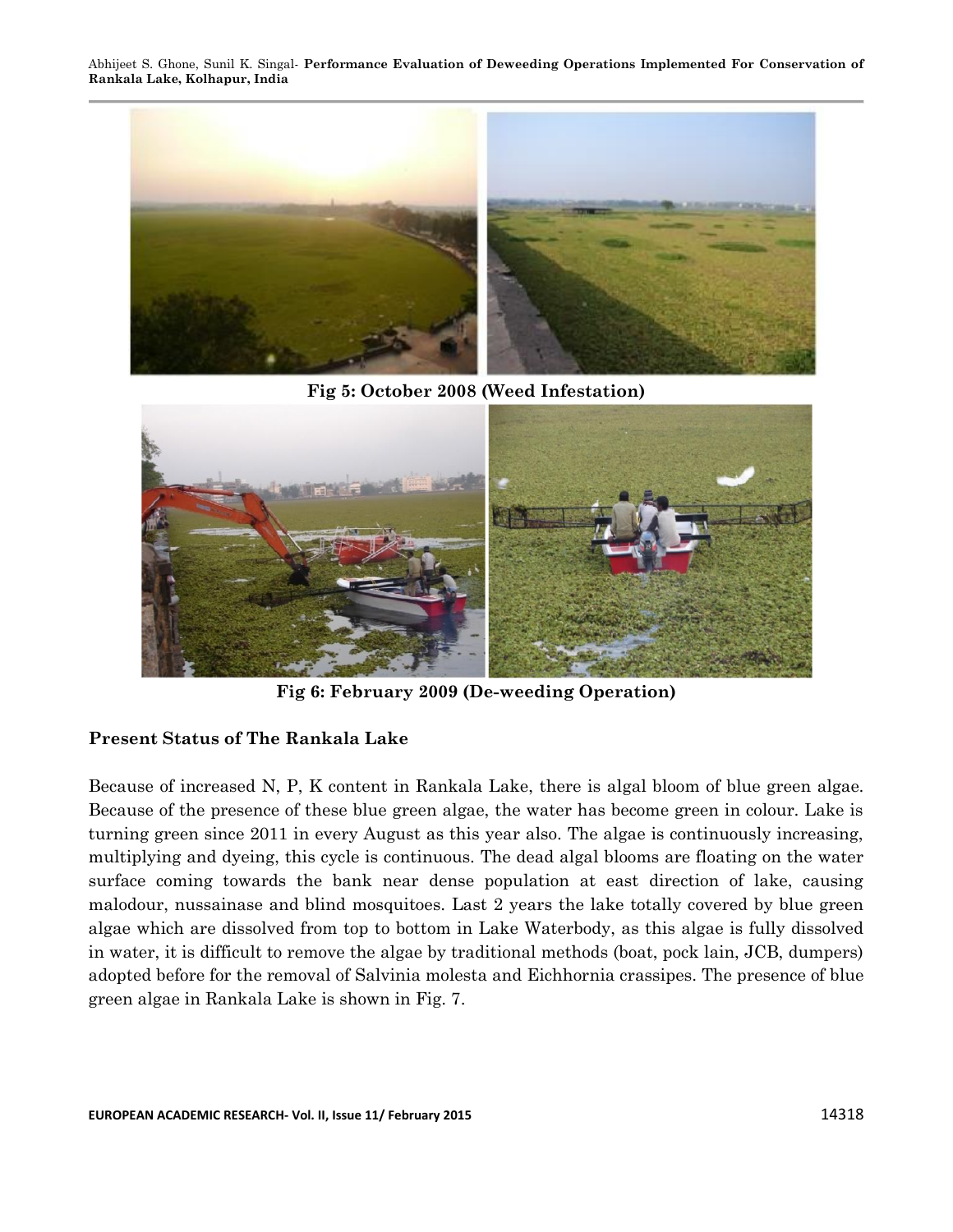

**Fig. 7: Rankala Lake turning green due to blue green algae**

# **Performance Evaluation of Conservation Measures**

Since 2000 or from before that water hyacinth removal works are been implemented onto the Rankala Lake by KMC. Most of this works were manual and mechanical removal of water hyacinth. This conservation measures were repetitive because they won't able to stop the growth of water hyacinth but this measures cleaned Rankala Lake for that period by removing water hyacinth. The evaluation of this works implemented was done in the Table 2 in the form of failures and achievements of this conservation measures.

| Conservation                                                             | Achievements                                                                                                                                                                                                                                                                              | <b>Failures</b>                                                                                                                                                                                                                                                                                                                                                    |  |
|--------------------------------------------------------------------------|-------------------------------------------------------------------------------------------------------------------------------------------------------------------------------------------------------------------------------------------------------------------------------------------|--------------------------------------------------------------------------------------------------------------------------------------------------------------------------------------------------------------------------------------------------------------------------------------------------------------------------------------------------------------------|--|
| measure                                                                  |                                                                                                                                                                                                                                                                                           |                                                                                                                                                                                                                                                                                                                                                                    |  |
| Biological<br>Removal (2000)                                             | Reduced the concentration of water<br>hyacinth<br>Long lasting effect<br>٠<br>Minimum cost and maximum output<br>$\bullet$<br>Removal of water hyacinth from root<br>٠<br>Very effective when implemented<br>٠                                                                            | Not entire removal, in some patches<br>$\bullet$<br>hyacinth and <i>hydrilla</i> were seen in the<br>lake<br>Caused problem of dying and decaying<br>$\bullet$<br>plant<br>Added to organic load in the lake<br>$\bullet$<br>environment due to decay<br>In functioning period caused problem<br>٠<br>of Recreation and mosquitoes and<br>nuisance<br>Very lengthy |  |
| Deweeding<br>operation:<br>Manual and<br>Mechanical<br>Removal<br>(2009) | off<br>completely<br>cleared<br>the<br>weed<br>$\bullet$<br>infestation<br>lake was clean for recreation purpose<br>$\bullet$<br>after its implementation<br>Chronic removal in stipulated time<br>$\bullet$<br>Cleared also quarries located in the<br>٠<br>premises of the Rankala lake | Not root removal of water hyacinth<br>$\bullet$<br>Chronic removal<br>$\bullet$<br>Oil spill observed<br>$\bullet$<br>Not long lasting effect<br>$\bullet$                                                                                                                                                                                                         |  |
| Deweeding                                                                | off<br>the<br>completely<br>cleared<br>weed<br>$\bullet$                                                                                                                                                                                                                                  | Not root removal of water hyacinth<br>$\bullet$                                                                                                                                                                                                                                                                                                                    |  |

**Table 2: Performance evaluation of conservation measures in terms of failures and achievements**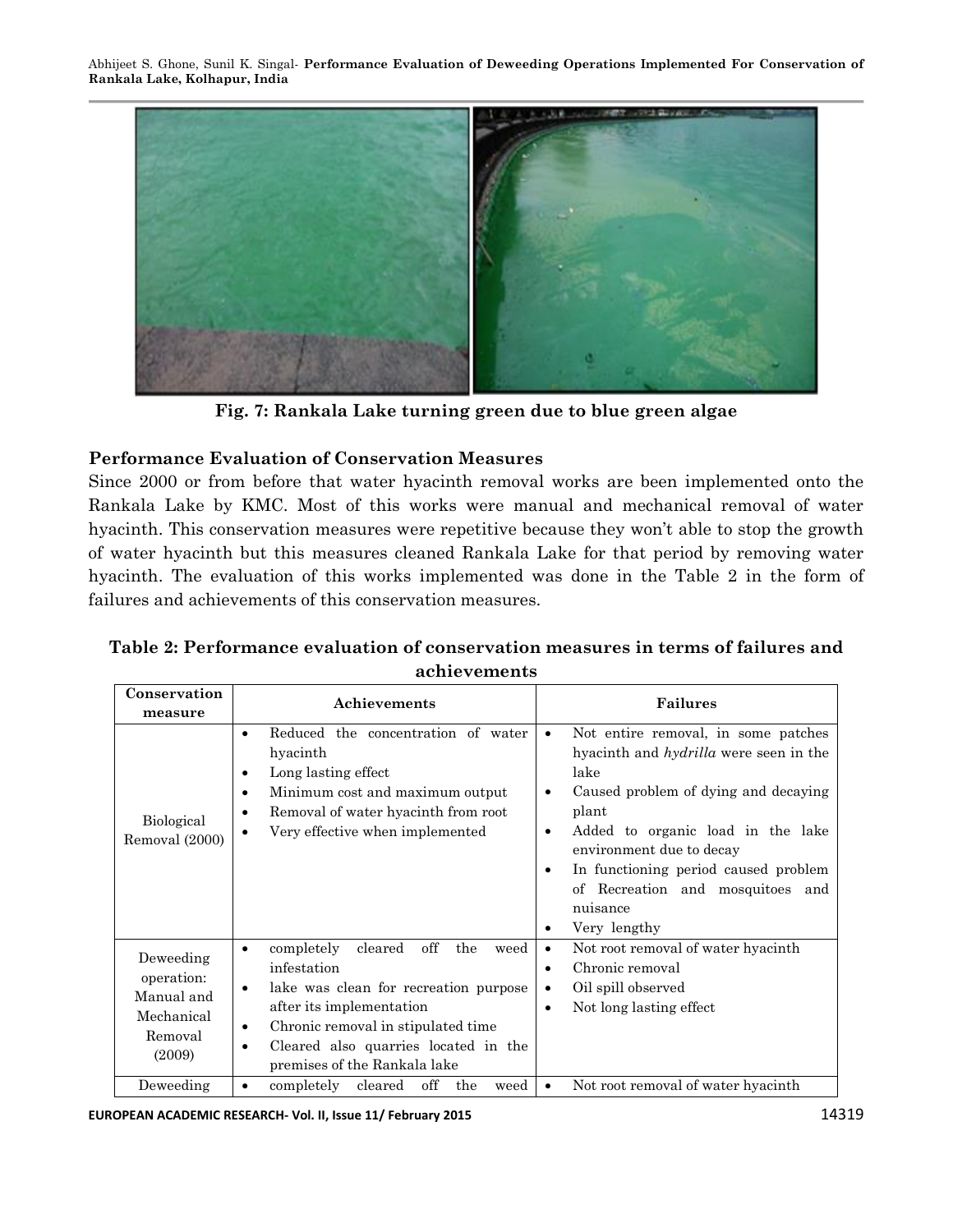| Operation: | infestation                                        | Chronic removal         |
|------------|----------------------------------------------------|-------------------------|
| Manual and | Chronic removal in stipulated time<br>$\bullet$    | Not long lasting effect |
| Mechanical | lake was clean for recreation purpose<br>$\bullet$ |                         |
| Removal    | after its implementation                           |                         |
| (2012)     |                                                    |                         |

# **Additional Measures for Effective Implementation**

- Deweeding operation should be implemented with special modifications provided to the earth moving machinery components
- The modified mechanical boats should be in operation.
- Removed weeds should be placed on the lake bank for dewatering before being carried away to dumping site
- Arrangements should be made to confine spread of weed mats during removal
- after its dewatering ther should be systematic handling of the harvested weed for disposal
- The entire Incision & Drainage works should be completed on a war footing so as to stop ingress of dry weather flow in Lake.
- Shyam Society pumping station should be kept in operation during power failures so as to minimize the existing ingress (3-4 MLD).
- There should be manpower deployment for routine lake surveillance and maintenance of infrastructure under NLCP.
- The multi-utility barge under lake management and maintenance infrastructure should be implemented. It performs De-weeding, Chemical Dosing, Pocket Aeration & Mixing, Monitoring & Surveillance (all in one operation).

# **Suggestions**

Water hyacinth can remain dormant for nearly almost 20 years and then also it can resurface when it receives the favourable conditions. Water hyacinth cannot be removed in one blow so it needs long lasting measures for its removal. Based on the works performed some temporary remedies are suggested to clear off lake for recreation purpose in stipulated time and also permanent remedies are suggested for conservation of lake from water hyacinth. To give clear idea about the conservation measures also the control methods are given with its constraints and achievements for future orientations in Table 5.

# **Temporary remedies**

- To operate the pumping station at Sarnaik Vasahat, Deshmukh hall and Sham Society.
- To increase the sewage storage capacity at the sham society nalla barrage.
- To stop the wastewater drain which is coming into the Partala at the upstream end and divert it to the other drainage lines and perform Deweeding of Partala to settle the fresh water of Rankala into it. To pump the waste water of Partala into the nearby drains.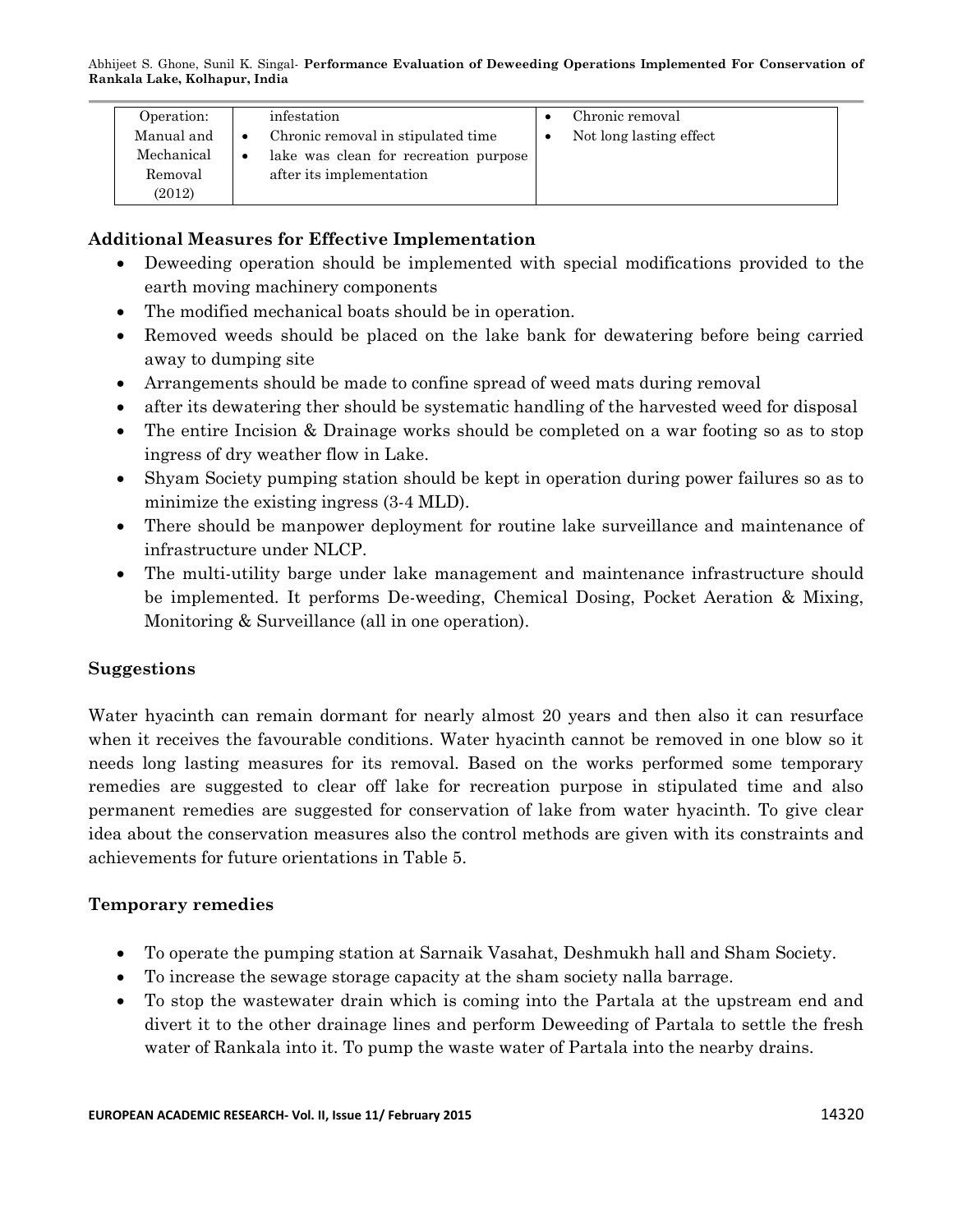- By stopping water by either barrage or by blocking it between the PWD Depo and Vashinaka and removing silt from it and then perform phytoremediation.
- By performing Manual Deweeding operations along the low lying accessible areas along the lake periphery
- Mechanical removal of water hyacinth
- Alum dose of 20 to 30 ppm on the sewage water which is mixing into the Rankala lake
- The pressure pipe of deshmush hall pumping line is not functioning so by making it correct making deshmukh hall pumping station work.
- Before rainy season over, all the pumping machinery should be in proper condition.
- To affix a mesh below the bridge of sarnaik mine to not allow the mixing of water hyacinth in Rankala Lake.
- With the help of the sand sacks close the connection between the Rankala lake and the sewage water

# **Permanent Remedies**

- To stop the sewage flow into Rankala Lake and the works which are going out under NLCP of the Interception and Diversion works of the drainage lines should complete as soon as possible.
- To make other separate arrangements for the washing of cloths, animals, vehicles etc and for this using other quarries or the quarries which are not connected or blocked from Rankala Lake and to implement this performing channeling and fencing operations.
- In the Ganesh idol discharge quarries, only the idols made up of clay and whose color is getting dissolved in water should be discharged.
- The Ganesh idol discharge basin which is constructed under nlcp, the water from this basin should be transferred to the drainage lines by pumping and then the fresh water from the Rankala lake should be transferred into the basin so to keep the basin clean.
- The two purchased boats under NLCP should be used for the temporary aerations and the diffuser barge boat (large boat) should be used for the regular aerations and in this boat water hyacinth removal machinery or equipments also should be installed.
- The sewage water from the sarnaik vasahat nallah and the deshmukh hall nallah is gets stored into the Rankala quarries so silt removal of this mines, alum treatments, weed removal operations, lifting sewage water with the help of the sewage fire pumps, barrage constructions and the aeration operations should be performed into this quarries.
- To perform the phytoremediation in dehmukh hall pond and sarnaik hall pond by applying the aquatic plants like lotus, colocasia etc.
- Arrangement of the Express feeders for the sham society nallah pumping station
- Application of the Integrated weed management approaches for water hyacinth removal
- Application of the bioremediation approaches for water hyacinth removal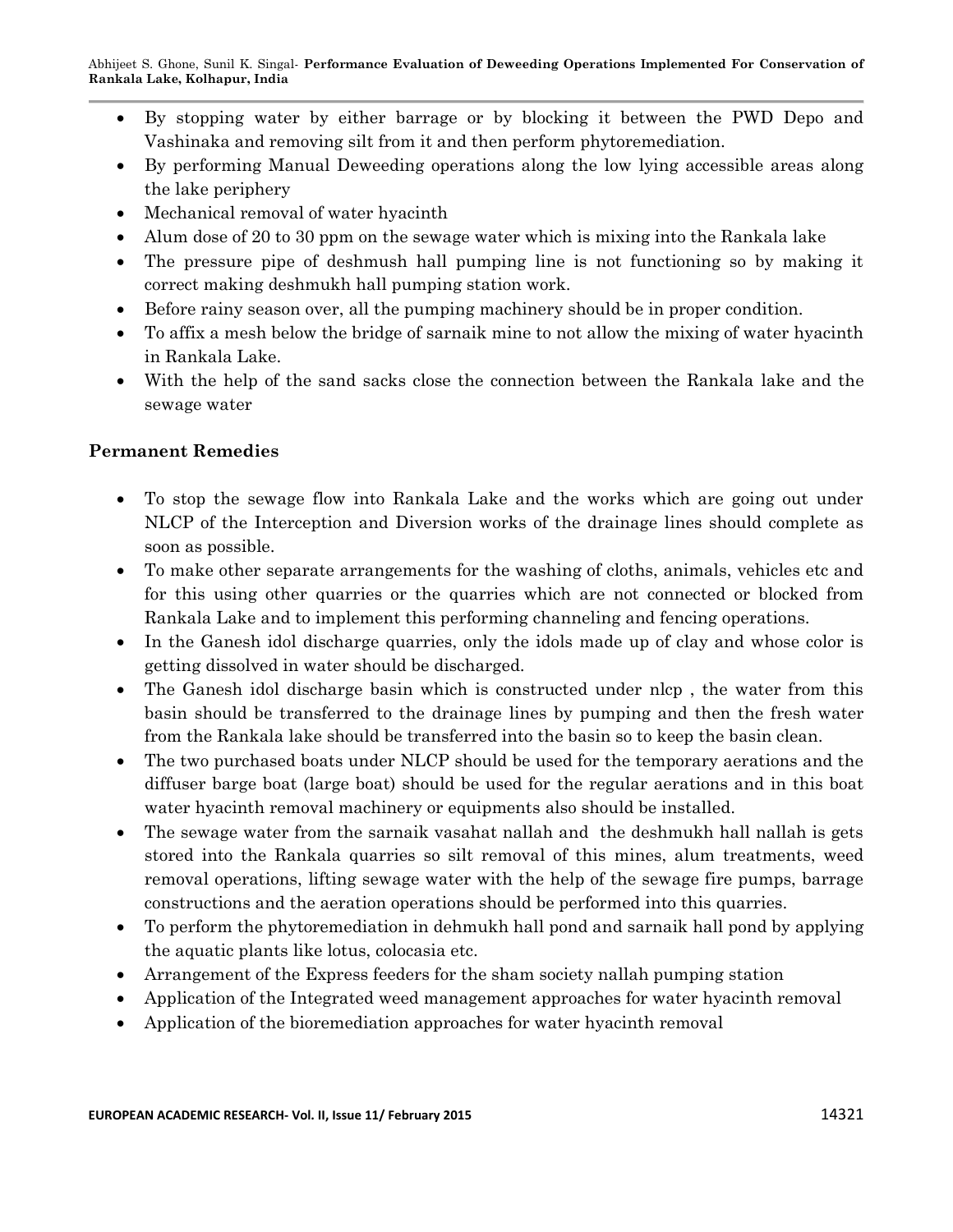| Table 3: Advantages and constraints of aquatic weed control methods |                                                                                                                           |                                                                                                                                                                                                                  |                                                                                      |  |
|---------------------------------------------------------------------|---------------------------------------------------------------------------------------------------------------------------|------------------------------------------------------------------------------------------------------------------------------------------------------------------------------------------------------------------|--------------------------------------------------------------------------------------|--|
| Method                                                              | Advantage                                                                                                                 | Constrain                                                                                                                                                                                                        | Efficiency                                                                           |  |
| Hand cutting /<br>Pulling                                           | affordable,<br>technology,<br>Low<br>selective                                                                            | Labour intensive                                                                                                                                                                                                 | initial<br>Effective<br>for<br>infestation, very effective in<br>localised area      |  |
| Mechanical<br>Removal                                               | biomass.<br>plant<br>Removes<br>immediate relief in Harvested<br>area, Effective for free floating<br>and emergent plants | Slower and more expensive than<br>manual<br>spread<br>removal,<br>may<br>of<br>disposal<br>fragments<br>and<br>harvested plants                                                                                  | Heavily infested system,<br>non selective, used in areas<br>of chronic plant problem |  |
| Biological                                                          | Provides long term, Low cost                                                                                              | Slow process, does not produce                                                                                                                                                                                   | Long term control without                                                            |  |
| Control                                                             | reduction in Biomass                                                                                                      | eradication                                                                                                                                                                                                      | intense management                                                                   |  |
| Chemical<br>Control                                                 | effective<br>treatment,<br>cost<br>immediate relief in Harvested<br>doesn't<br>require<br>much<br>area,<br>manpower       | Risk of the decomposing vegetation<br>detrimentally<br>affecting<br>water<br>dissolved<br>quality,<br>particularly<br>withholding period on<br>oxygen,<br>water bodies treated when some<br>herbicides are used. | chronic<br>Areas of<br>plant<br>problem                                              |  |

# **Conclusion**

Since 1996 deweeding operations are implemented on Rankala Lake but Rankala Lake is still the problems of water hyacinth and in present status of blue green algae. The operation implemented for weed removal was manual and mechanical and these operations were effective for the period of time but these operations failed to achieve the long lasting effect. The streams which are carrying the sewage to the Rankala Lake are loading the excess amount of nutrients into the lake which are causing the growth of aquatic weeds. Along with this manual, mechanical and biological operations of weed removal, the entry of sewage into the Rankala Lake needs to be stopped completely for controlling the growth of aquatic weeds. The integrated weed management approaches and bioremediation approaches also need to be considered for future orientations.

### **Future Approaches**

### **Integrated weed management approach**

In many cases the best control is achieved when a combination of control methods are used in an integrated way.

- Biological control and herbicides
- Herbicides and mechanical removal
- Floating booms

#### **Bioremediation**

Bioremediation provides a technique for cleaning up pollution by enhancing the same biodegradation processes that occur in nature. Depending on the site and its contaminants, bioremediation may be safer and less expensive when compared with other options and solutions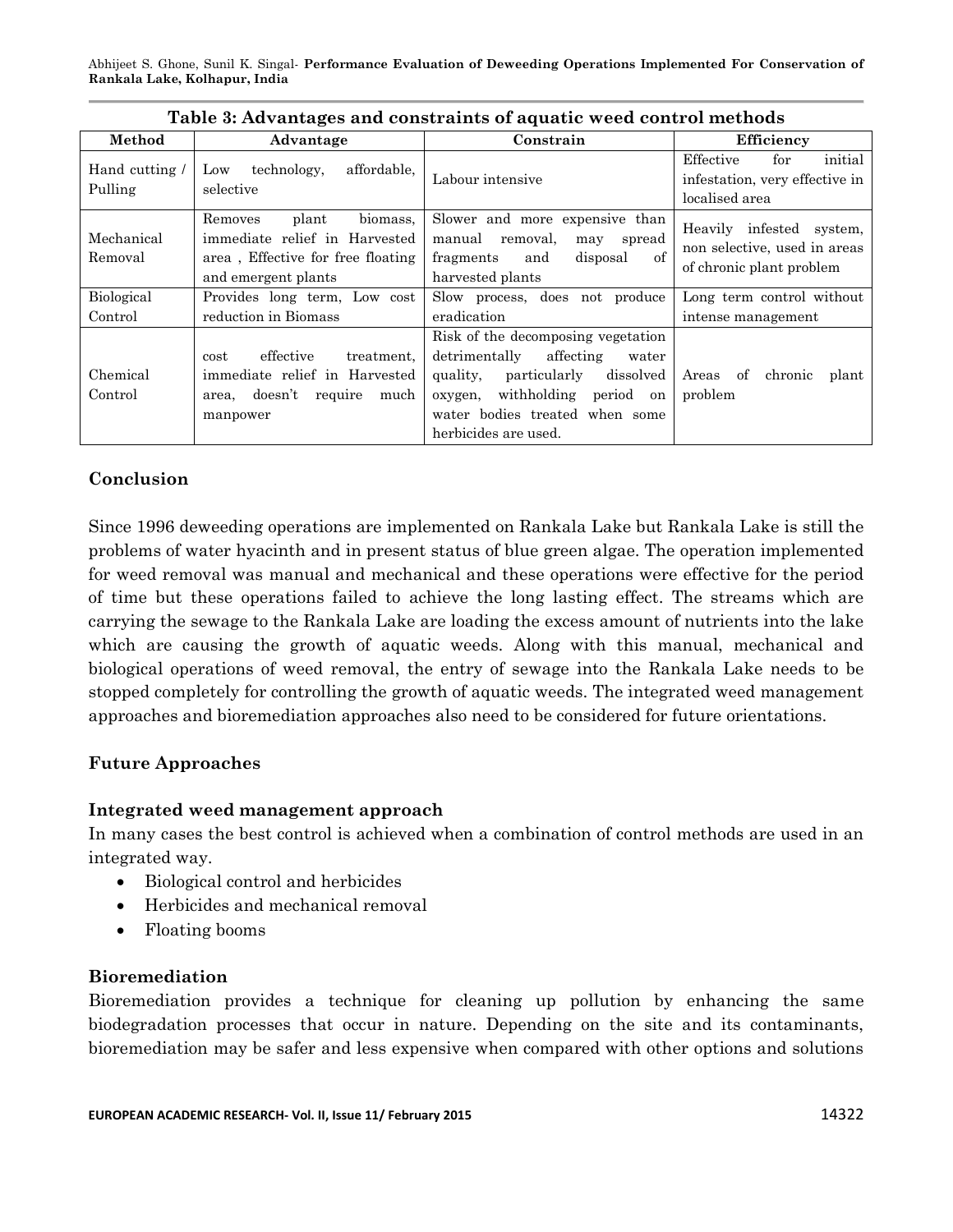such as physical removal of the polluted matter and its subsequent disposal by incineration or land filling.

#### **Acknowledgement**

We are thankful to the Kolhapur municipal corporation, Kolhapur, Maharashtra. We are also thankful to the alternate hydro energy centre, IIT Roorkee, Uttarakhand for their kind support and encouragement.

### **REFERENCES**

Biodiversity Information System (BIS). http://bis.iirs.gov.in/bis.php.

Bhuvan. [http://bhuvan.nrsc.gov.in/bhuvan\\_links.php#.](http://bhuvan.nrsc.gov.in/bhuvan_links.php)

Dalakoti, Hitesh. "Performance Evaluation of Conservation Programmes in Lakes of Nainital Region." M.Tech diss., AHEC, IIT Roorkee, 2014.

Ghone, Abhijeet S., and Sunil K. Singal. "Study On Pollution Sources, Water Quality and Conservation of Rankala Lake, Kolhapur, India." *International Journal of Advanced Technology in Engineering and Science* 3*,* no. 1 (2015): 565-574.

- Gopal, Brij, M. Sengupta, R. Dalwani, and S. Srivastava. "Conservation and Management of lakes-an Indian perspective." *Ministry of Environment and Forest* (2010).
- Kolhapur Municipal Corporation (KMC). "Environmental status report (2012–2013)".
- Malik, Anushree. "Environmental challenge vis a vis opportunity: the case of water hyacinth." *Environment international* 33, no. 1 (2007): 122-138.
- Mallya, G., P. Mjema, and J. Ndunguru. "Water hyacinth control through integrated weed management strategies in Tanzania." *Month* 2000, no. 2000 (2000).
- Pan, Gang, Bo Yang, Dan Wang, Hao Chen, Bing-hui Tian, Mu-lan Zhang, Xian-zheng Yuan, and Juan Chen. "In-lake algal bloom removal and submerged vegetation restoration using modified local soils." *Ecological Engineering* 37, no. 2 (2011): 302-308.
- Parisopoulos, G. A., M. Malakou, and M. Giamouri. "Evaluation of lake level control using objective indicators: the case of Micro Prespa." *Journal of hydrology* 367, no. 1 (2009): 86- 92.
- Pawar, D. H. "Physico-Chemical Status of the Water of Historical Lakes and Tanks in Kolhapur City." (2009).
- Sabale, Sandip, Vikas Jadhav, D. Jadhav, B. S. Mohite, and K. J. Patil. "Lake contamination by accumulation of heavy metal ions in Eichhornia crassipes: a case study of Rankala Lake, Kolhapur (India)." *Journal of environmental science & engineering* 52, no. 2 (2010): 155- 156.
- Sabale, S. R., B. V. Tamhankar, M. M. Dongare, and B. S. Mohite. "Extraction, determination and bioremediation of heavy metal ions and pesticide residues from lake water." *J Bioremed Biodegrad* 3, no. 143 (2012): 2.
- Shaha, Sunil S., and Chandrasen F. Rajemahadik. "Control of Water Hyacinth-A Case Study." In *Proceedings of Taal2007: The 12th World Lake Conference*, vol. 1051, p. 1057.